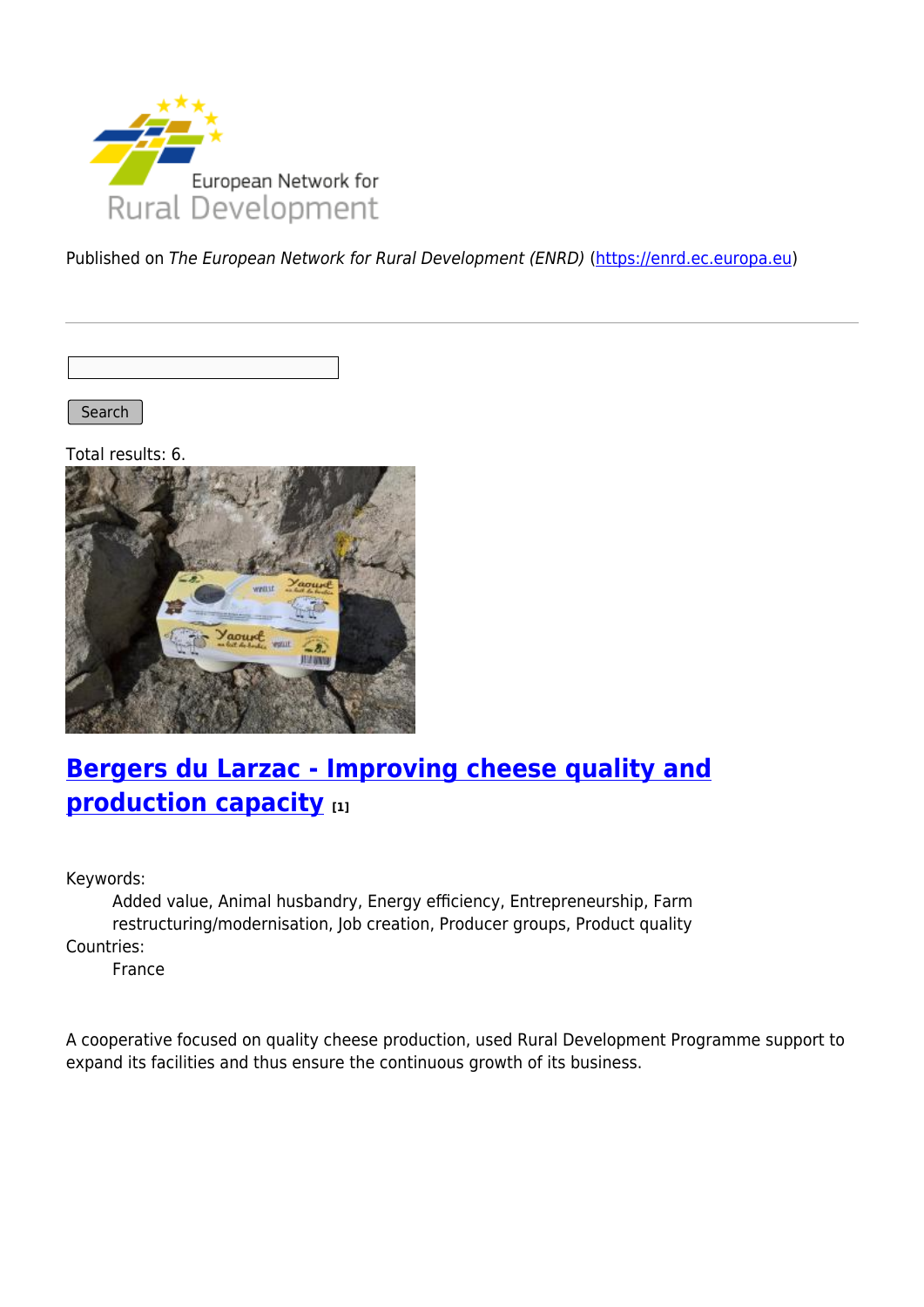

### **['Les 3 Givrées' - Ice cream from the farm](https://enrd.ec.europa.eu/projects-practice/les-3-givrees-ice-cream-farm_en) [2]**

Keywords:

Agriculture, Competitiveness, Diversification, Entrepreneurship, Family farming, Food & Drink, Innovation, Job creation, Product quality, Rural business, Rural SMEs, Women

Countries:

France

In an area where the agricultural sector is under pressure due the expansion of a nearby urban centre, the diversification of farming activities e.g. ice-cream production and marketing, can ensure the farm's sustainability.



# **[Caseificio Val d'Aveto – Investing to sustain the local supply](https://enrd.ec.europa.eu/projects-practice/caseificio-val-daveto-investing-sustain-local-supply-chain_en) [chain](https://enrd.ec.europa.eu/projects-practice/caseificio-val-daveto-investing-sustain-local-supply-chain_en) [3]**

Keywords:

Diversification, Entrepreneurship, Farm restructuring/modernisation, Job creation, Market development, Mountain area, Product quality, Rural SMEs

Countries: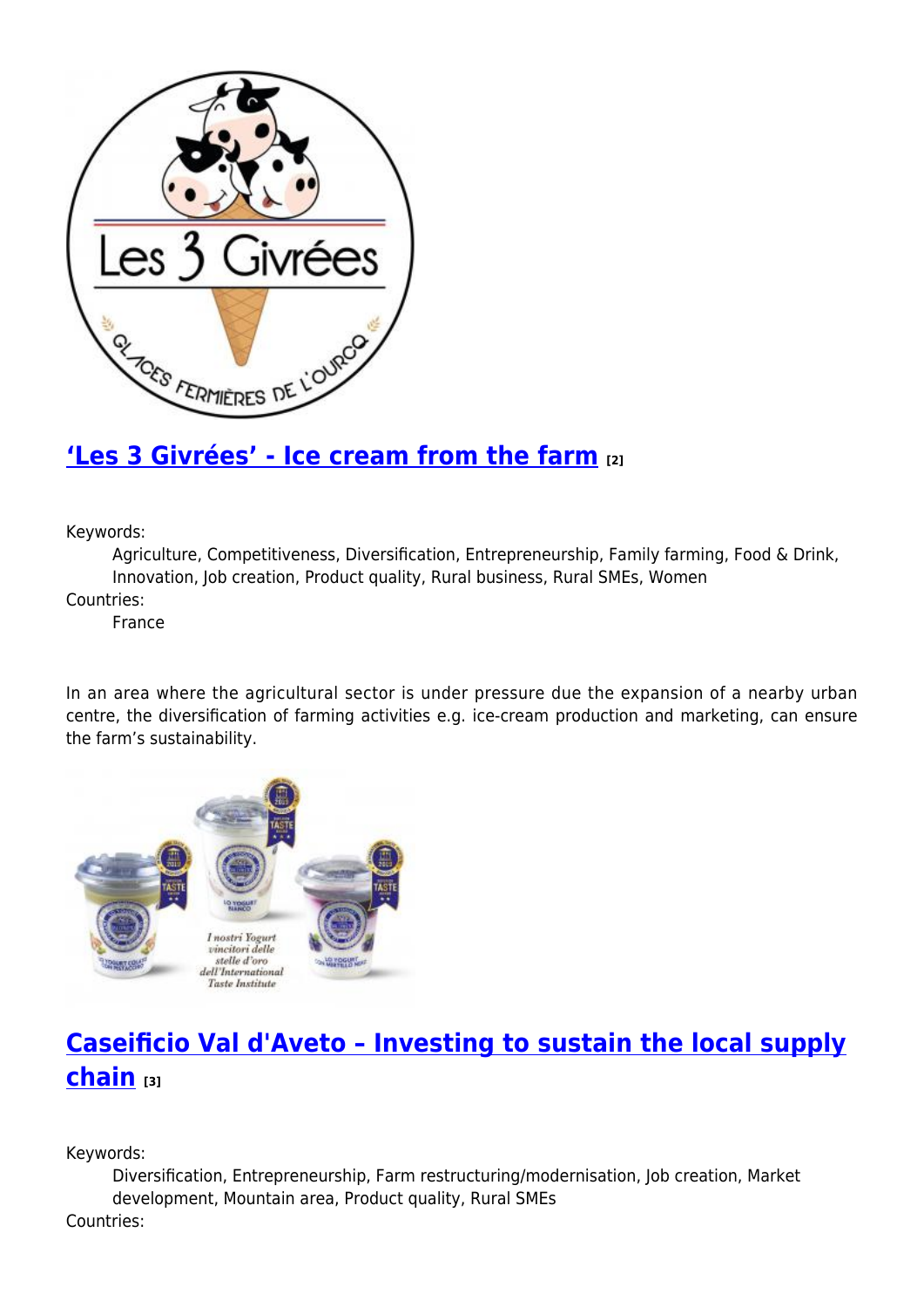Italy

A dairy company used RDP support to build a new wing on its factory in order to increase its production capacity. This investment strengthened the local supply chains and helps prevent the abandonment of the farming activity in the area.



# **[Reducing energy costs for irrigation](https://enrd.ec.europa.eu/projects-practice/reducing-energy-costs-irrigation_en) [4]**

Keywords:

Agriculture, Energy efficiency, Irrigation, Producer groups, Renewable energy, Sustainability Countries:

Spain

Expanding a water reservoir and installing a solar farm to reduce the energy costs of irrigation.



### **[Setting up a traditional bakery on a farm](https://enrd.ec.europa.eu/projects-practice/setting-traditional-bakery-farm_en) [5]**

Keywords: Added value, Local food, Rural business Countries: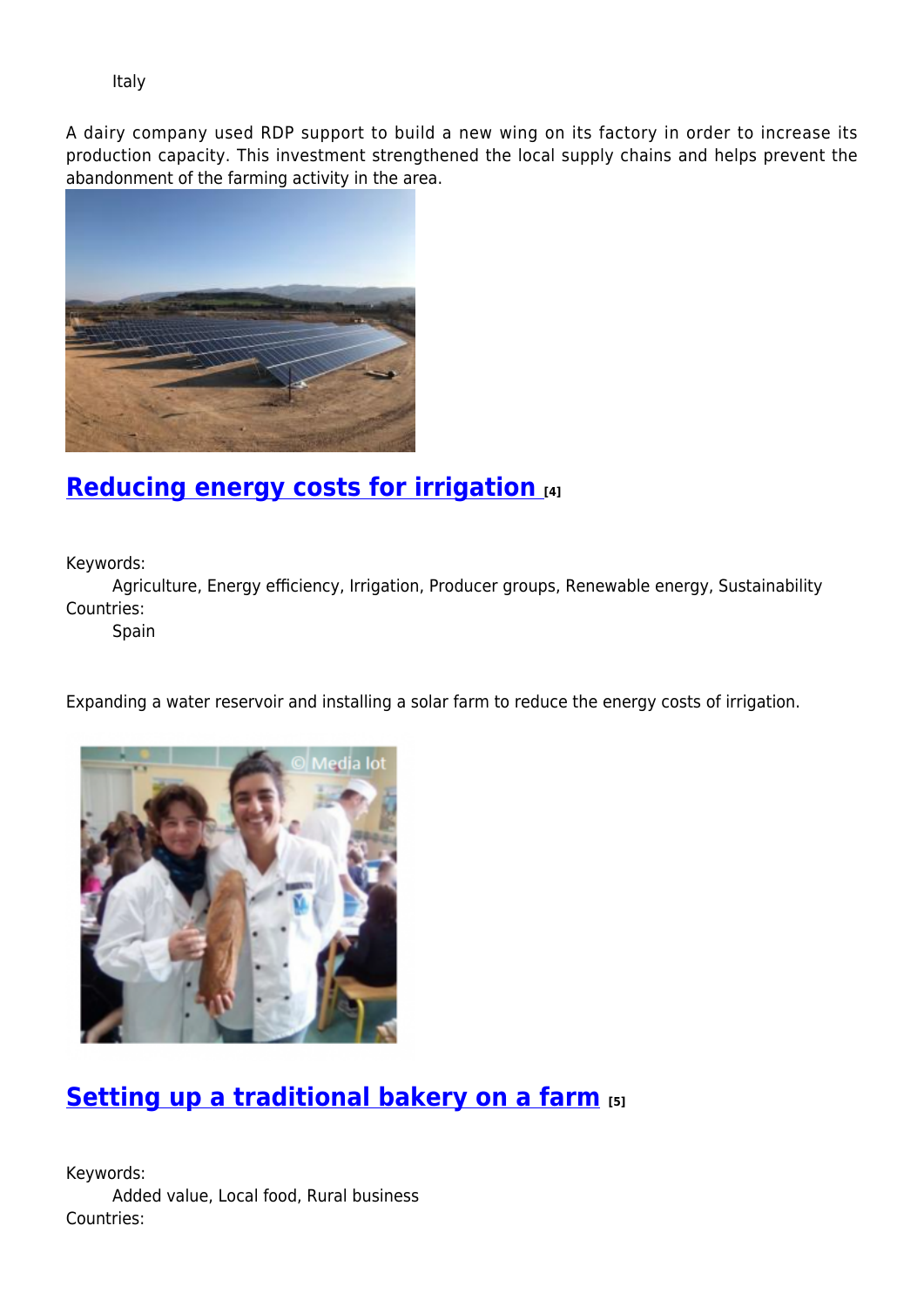France

A young female farmer used RDP support to set up a traditional backing oven and start selling organic bread in the local area.



# **[Restructuring the bottling plant of the winery Bodegas](https://enrd.ec.europa.eu/projects-practice/restructuring-bottling-plant-winery-bodegas-latue_en) [Latúe](https://enrd.ec.europa.eu/projects-practice/restructuring-bottling-plant-winery-bodegas-latue_en) [6]**

Keywords:

Added value, Diversification, Rural SMEs Countries: Spain

A winery in response to changing consumers' preferences, decided to restructure its bottling plant in order to widen the range of high quality wines produced.

#### **Source URL:**

https://enrd.ec.europa.eu/projects-practice/\_en?amp%3Bproject\_keywords\_filter=19753&amp%3Bamp%3Bproject\_cou ntry=All&amp%3Bamp%3Bfield\_enrd\_prj\_measure\_tid=All&amp%3Bamp%3Bfield\_enrd\_prj\_focus\_area\_tid=All&amp% 3Bf%5B0%5D=im\_field\_enrd\_prj\_keywords%3A19732&f%5B0%5D=im\_field\_enrd\_prj\_keywords%3A19764&f%5B1%5D =im\_field\_enrd\_prj\_keywords%3A20563&f%5B2%5D=sm\_enrd\_eu\_countries%3ASpain&f%5B3%5D=sm\_enrd\_eu\_coun tries%3ALithuania&f%5B4%5D=im\_field\_enrd\_prj\_keywords%3A19740&f%5B5%5D=sm\_enrd\_eu\_countries%3AAustria &f%5B6%5D=im\_field\_enrd\_prj\_measure%3A17095&f%5B7%5D=im\_field\_enrd\_prj\_focus\_area%3A17117&f%5B8%5D =im\_field\_enrd\_prj\_keywords%3A20469&f%5B9%5D=sm\_enrd\_eu\_countries%3AFrance&f%5B10%5D=im\_field\_enrd\_p rj keywords%3A19729&f%5B11%5D=sm\_enrd\_eu\_countries%3Altaly&f%5B12%5D=im\_field\_enrd\_prj\_keywords%3A1 9731&f%5B13%5D=im\_field\_enrd\_prj\_keywords%3A20476&f%5B14%5D=im\_field\_enrd\_prj\_focus\_area%3A17122

#### **Links**

- [1] https://enrd.ec.europa.eu/projects-practice/bergers-du-larzac-improving-cheese-quality-and-production-capacity\_en
- [2] https://enrd.ec.europa.eu/projects-practice/les-3-givrees-ice-cream-farm\_en
- [3] https://enrd.ec.europa.eu/projects-practice/caseificio-val-daveto-investing-sustain-local-supply-chain\_en
- [4] https://enrd.ec.europa.eu/projects-practice/reducing-energy-costs-irrigation\_en